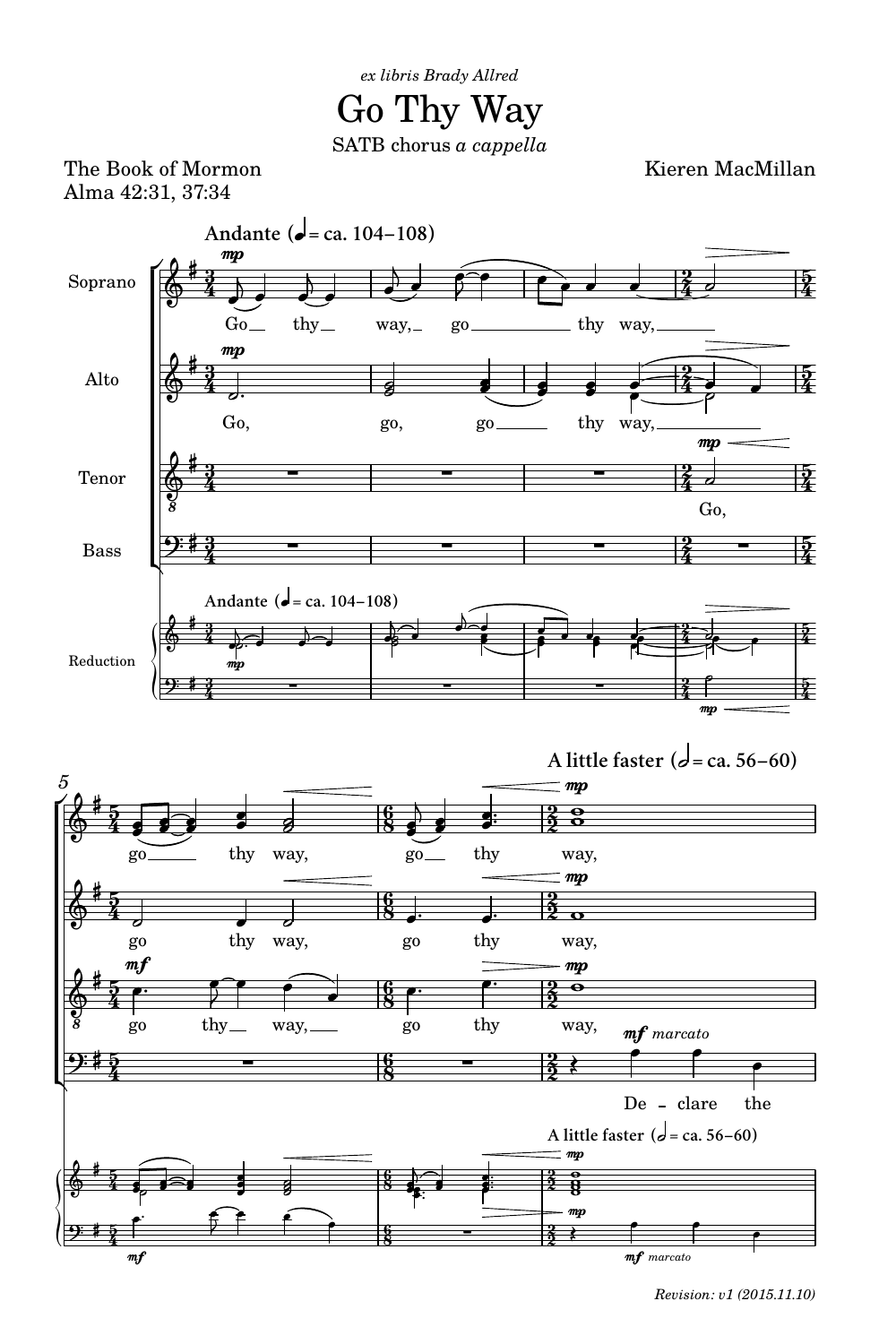2 2



3 4

ij

f

ŕ

f ś F ė

 $\bar{p}$ F ē ֖֖֖֦֢֦֪֪֦֖֚֚֚֚֚֬֝֝֬֝֓֕֓֝֬֝֓֕֓֝֝֓֝ b

F ė  $\ddot{\phantom{0}}$ 

p é

 $\ddot{\phantom{a}}$ 

7

F ė

₣ ė

*Revision: v1 (2015.11.10)*

ė

mf *sub., meno marcato*

 $\overrightarrow{ }$ 

ŧ

9:

Ř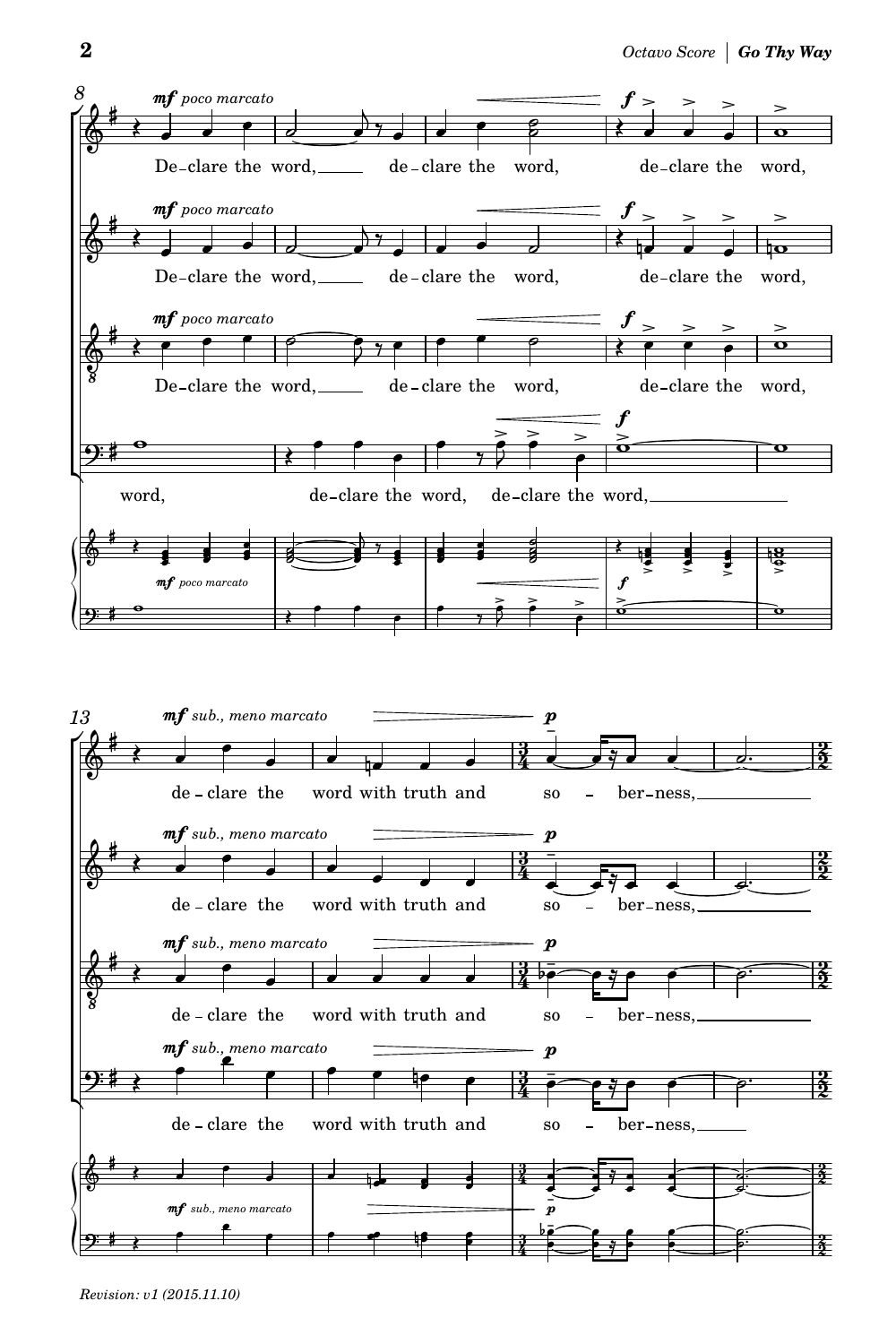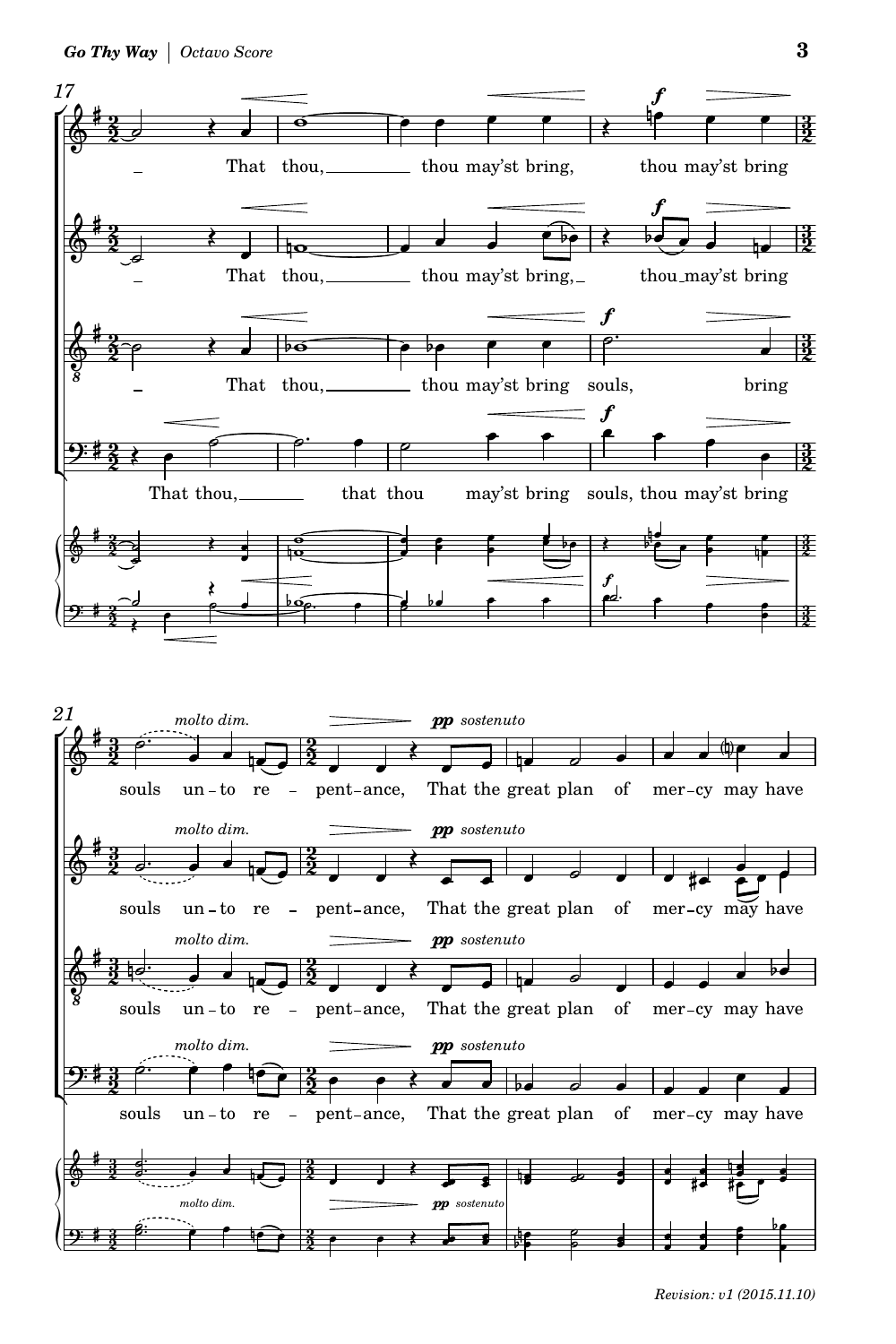

*Revision: v1 (2015.11.10)*